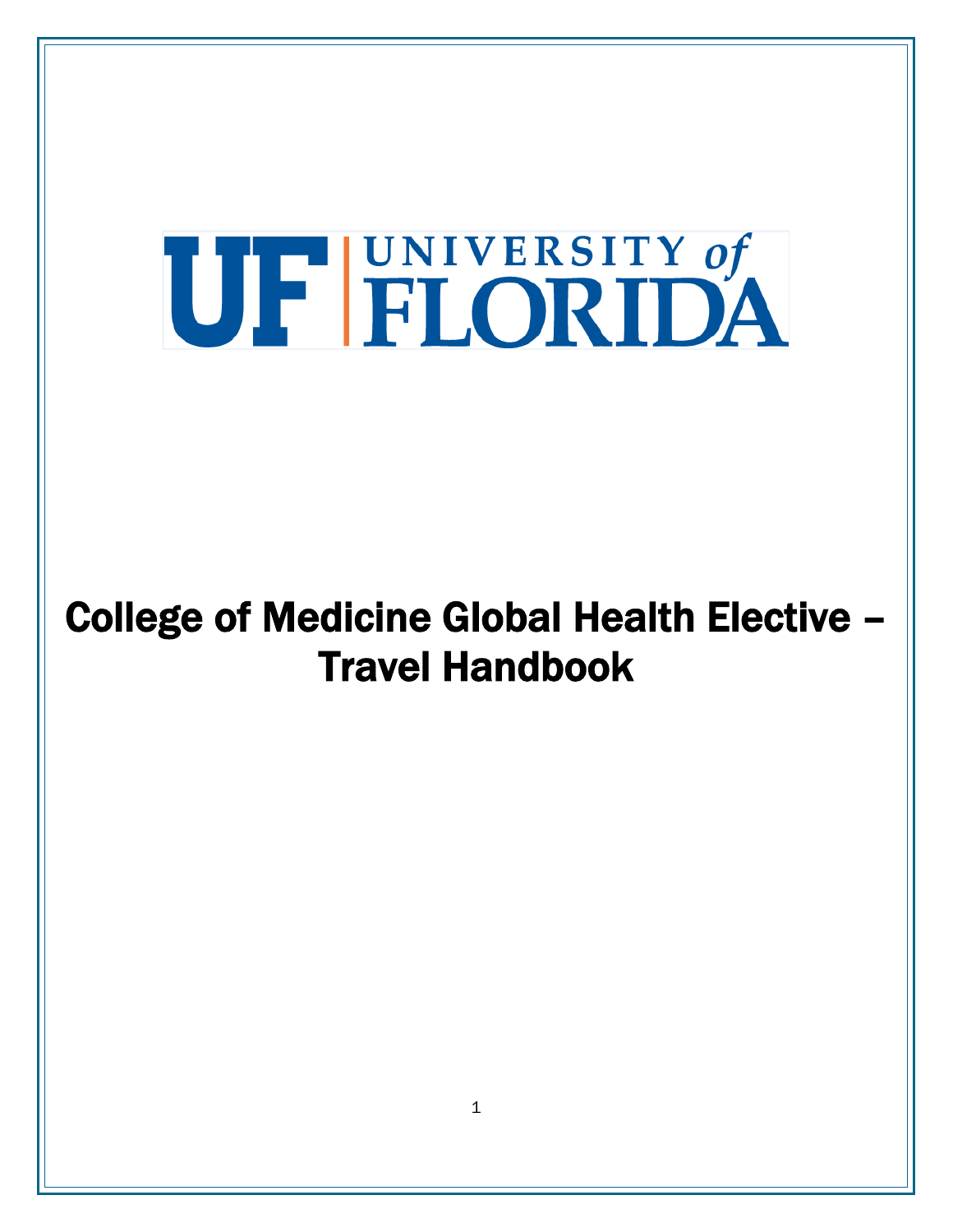University of Florida International Travel Check List

Please complete this form and send it to the person in your department responsible for travel before you travel abroad on behalf of the University of Florida. Please do so for each trip even if it involves repeated visits to the same country.

Traveling to (list countries): \_\_\_\_\_\_\_\_\_\_\_\_\_\_\_\_\_\_\_\_\_\_\_\_\_\_\_\_\_\_\_\_\_\_\_\_\_\_\_\_\_\_\_\_\_\_\_\_\_\_\_\_

| Travel dates: | $\frac{1}{2}$ (mm/dd/yy) to | (mm/dd/yy) |
|---------------|-----------------------------|------------|
| Travel dates: | $\frac{1}{2}$ (mm/dd/yy) to | (mm/dd/yy) |
| Travel dates: | $\frac{m}{d}$ (mm/dd/yy) to | (mm/dd/yy) |

\_\_\_\_\_\_\_\_\_\_\_\_\_\_\_\_\_\_\_\_\_\_\_\_\_\_\_\_\_\_\_\_\_\_\_\_\_\_\_\_\_\_\_\_\_\_\_\_\_\_\_\_\_\_\_\_\_\_\_\_\_\_\_\_\_\_\_\_\_\_\_\_\_\_

(initials) I have consulted with my clinician or a travel clinic about my international travel and have received necessary vaccines and travel medication (preferably at least 6 months prior to travel)

\_\_\_\_\_\_\_\_ (initials) As required I have registered my international travel with the International Center [\(http://www.ufic.ufl.edu/travelregistration.html\)](http://www.ufic.ufl.edu/travelregistration.html) and have received my TeamAssist card*.*

 $\frac{1}{2}$  (initials or n/a) If I am traveling to an embargoed country, I have additionally read the UF policy at [http://www.ufic.ufl.edu/TravelEmbargoed.html,](http://www.ufic.ufl.edu/TravelEmbargoed.html) and as required I have contacted Dr. DeVos regarding getting approval from the UFIC.

Name:

(exactly as it appears on your government-issued passport)

UFID Passport #:

Date of passport issue: \_\_\_\_\_\_\_\_\_ (mm/dd/yy)

Date of passport expiration: \_\_\_\_\_\_\_\_\_ (mm/dd/yy)

Country of issue: Country of residence:

| Signature: |  | $20 - 10$<br>. |
|------------|--|----------------|
|------------|--|----------------|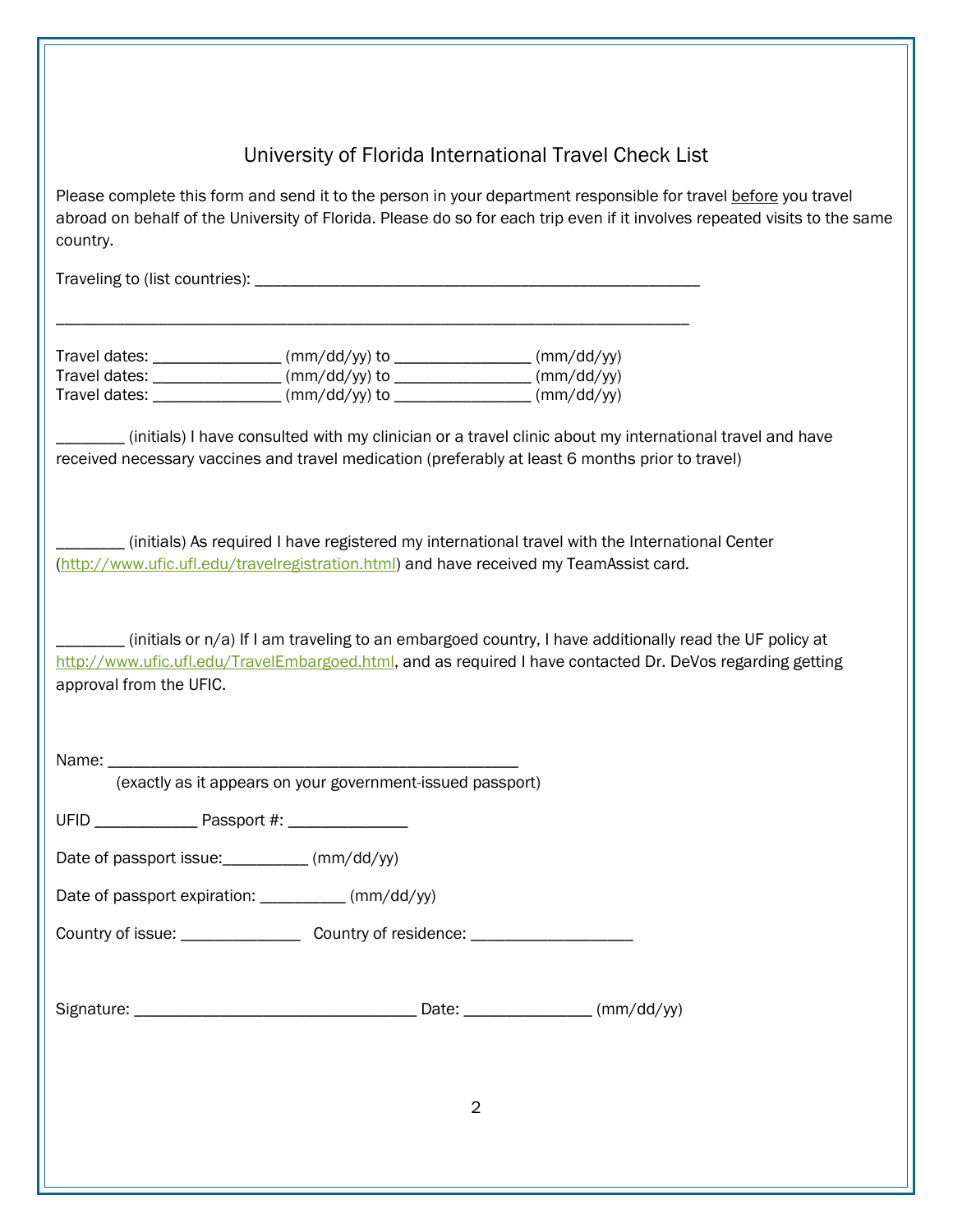#### International Medical Education Contacts

Dr. DeVos, Director, [elizabeth.devos@jax.ufl.edu](mailto:elizabeth.devos@jax.ufl.edu) 352.273.6626 Dr. Grigg, Associate Director, [james.grigg@medicine.ufl.edu.](mailto:james.grigg@medicine.ufl.edu) 352.273.6628 Shawn Murphy smurphy 21@ufl.edu 352.273.36628

#### Website

The International Medical Education website is located at [http://globalhealth.med.ufl.edu/global-health](http://globalhealth.med.ufl.edu/global-health-electives/)[electives/.](http://globalhealth.med.ufl.edu/global-health-electives/) Our webpage has required training information and is a great resource for global health in general.

#### Canvas

A new Canvas website has been created will contain all the pertinent information for students travelling abroad for the project. Because it is an internal site, you will need to login with your GatorID.

<https://ufl.instructure.com/courses/328713>

#### Before leaving participate in a pre-departure training

\_\_\_\_\_ (initials) Attended inter-professional pre-departure training workshop or complete Practitioner's Guide to Global Health

\_\_\_\_\_\_\_ (date attended workshop or completed guide)

<https://www.edx.org/course/practitioners-guide-global-health-part-1-bux-globalhealthx-1>

*UF is committed to ensuring the safety of every student, researcher, faculty, and staff member while abroad on university business. To fulfill this commitment, UFIC provides 24-hour emergency contact, monitors international events, informs program participants of potential health and safety issues and provides emergency medical evacuation and repatriation insurance. You must register your travel through UFIC at the online travel registration link below.*

#### CISI Insurance Information

- All students are required to purchase CISI insurance through the UF International Center, unless they have GatorGradCare or GatorCare.
	- 1. \$35/month per person, here is the enrollment form: <https://www.ufic.ufl.edu/documents/CISI%20Enrollment%20Form.pdf>
	- 2. Please feel free to contact Linda Gritman [lgritma@ufic.ufl.edu](mailto:lgritma@ufic.ufl.edu) or Yanping Cheng [YCheng@ufic.ufl.edu](mailto:YCheng@ufic.ufl.edu) with any questions pertaining to CISI insurance.
	- 3. All students will also have to complete the [online travel registration.](http://www.ufic.ufl.edu/TravelRegistration.html) (ctrl + click to open hyper link to UFIC)

**IMPORTANT:** Please use the pdf below if you are unable to login to complete your travel registration.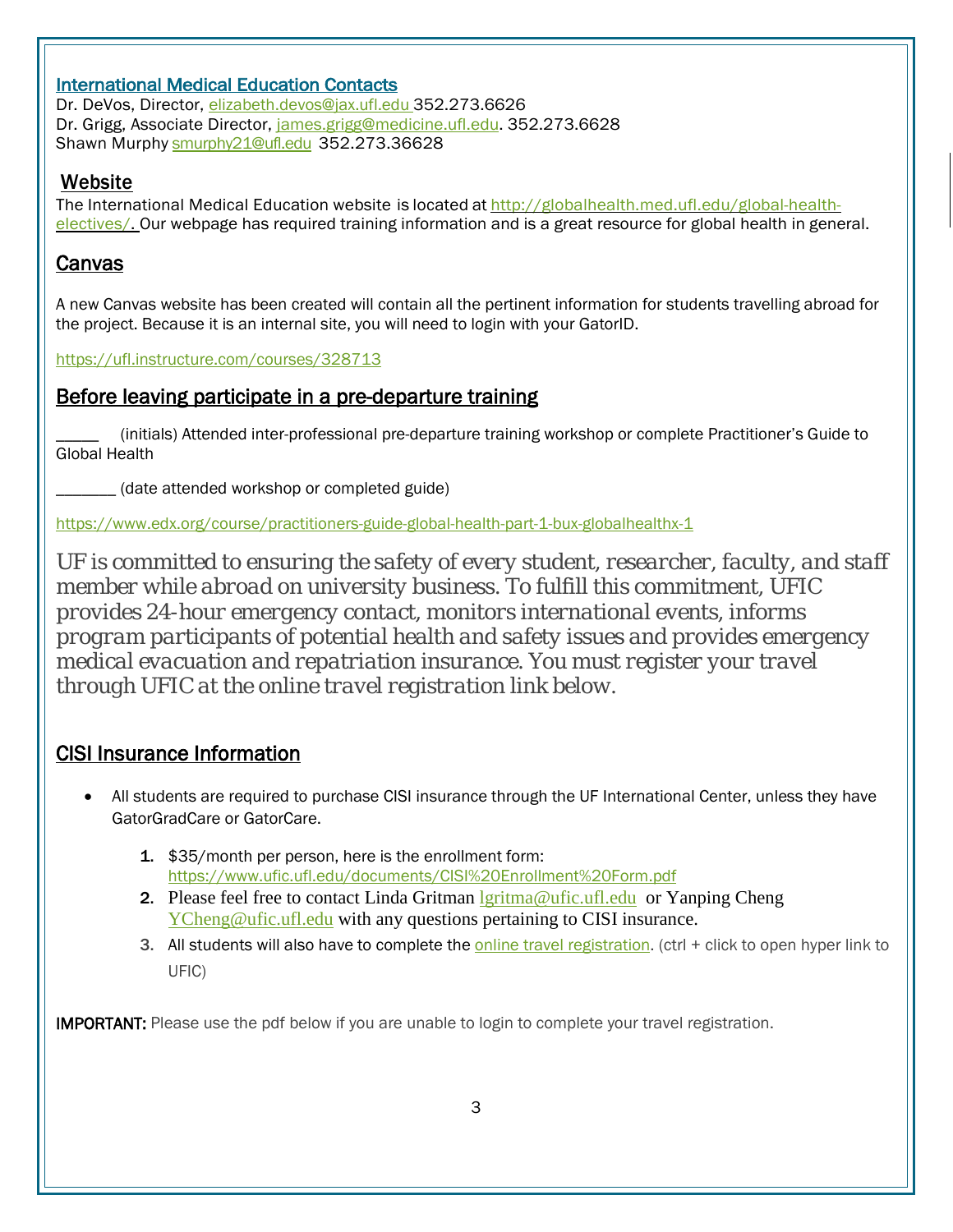

## TeamAssistApplicatio nForm.pdf

#### Team Assist Plan (a part of your CISI insurance)

For Team Assist Plan assistance, your ID number is your policy number. In the U.S., call (800) 472-0906, worldwide call collect (01-713) 267-2525 or e-mail [customerservice3@aig.com](mailto:customerservice3@aig.com) ---part of your CISI insurance coverage, TAP includes:

#### Medical assistance

Medical Referral

Referrals will be provided for physicians, hospitals, clinics or any other medical service provider requested by the Insured. Service is available 24 hours a day, worldwide.

Medical Monitoring

In the event the Insured is admitted to a U.S. or foreign hospital, the AP will coordinate communication between the Insured's own physician and the attending medical doctor or doctors. The AP will monitor the Insured's progress and update the family or the insurance company accordingly.

Prescription Drug Replacement/Shipment

Assistance will be provided in replacing lost, misplaced, or forgotten medication by locating a supplier of the same medication or by arranging for shipment of the medication as soon as possible.

Emergency Message Transmittal

The AP will forward an emergency message to and from a family member, friend or medical provider.

#### Coverage Verification/ Payment Assistance for Medical Expenses

The AP will provide verification of the Insured's medical insurance coverage when necessary to gain admittance to foreign hospitals, and if requested, and approved by the Insured's insurance company, or with adequate credit guarantees as determined by the Insured, provide a guarantee of payment to the treating facility.

#### Travel assistance

Obtaining Emergency Cash The AP will advise how to obtain or to send emergency funds world-wide.

Traveler Check Replacement Assistance

The AP will assist in obtaining replacements for lost or stolen traveler checks from any company, i.e., Visa, Master Card, Cooks, American Express, etc., worldwide.

Lost/ Delayed Luggage Tracing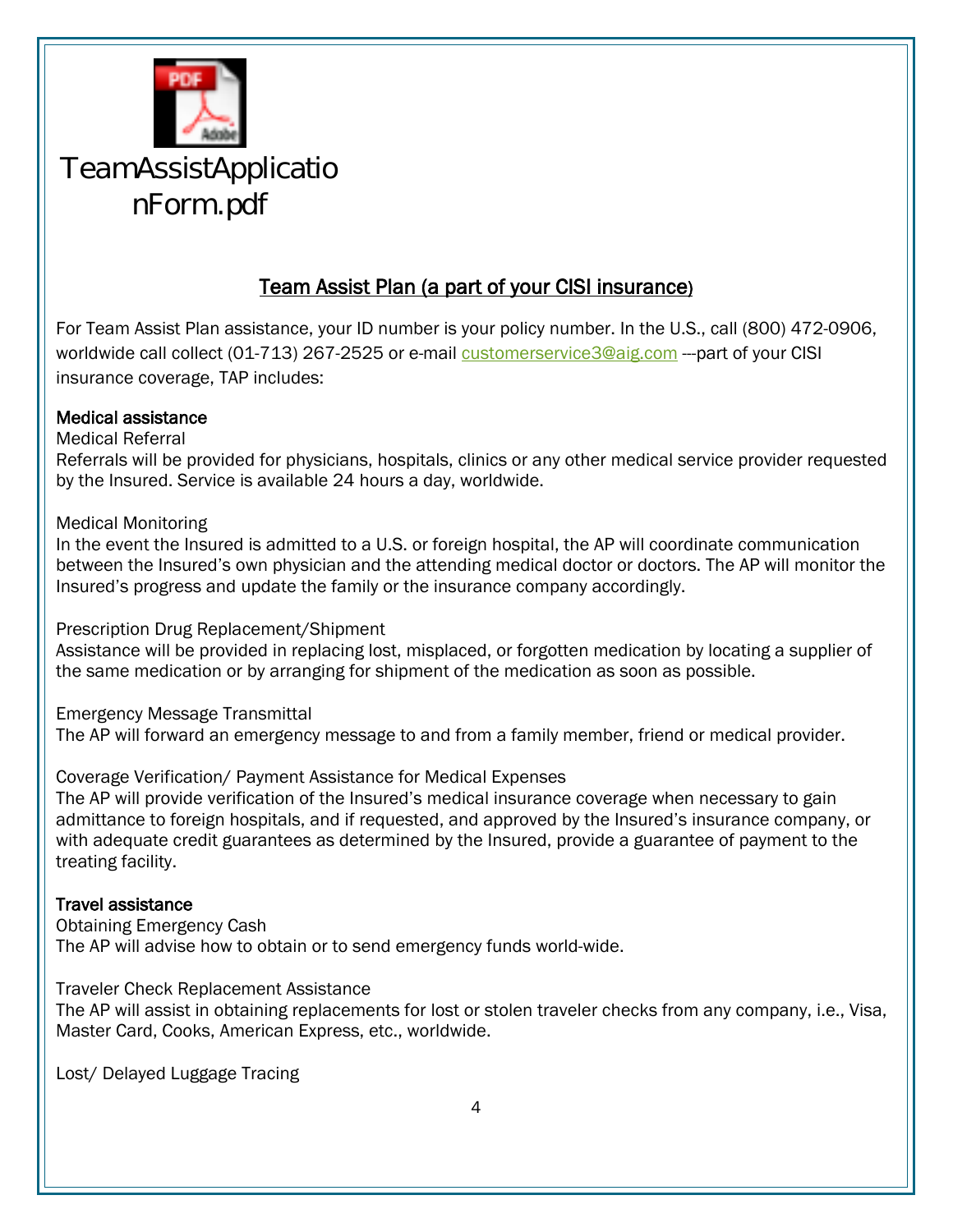The AP will assist the Insured whose baggage is lost, stolen or delayed while traveling on a common carrier. The AP will advise the Insured of the proper reporting procedures and will help travelers maintain contact with the appropriate companies or authorities to help resolve the problem.

Replacement of Lost or Stolen Airline Ticket

One telephone call to the provided 800 number will activate the AP's staff in obtaining a replacement ticket.

#### Technical assistance

Credit Card/ Passport/ Important Document Replacement

The AP will assist in the replacement of any lost or stolen important document such as a credit card, passport, visa, medical record, etc. and have the documents delivered or picked up at the nearest embassy or consulate.

#### Locating Legal Services

The AP will help the Insured contact a local attorney or the appropriate consular officer when an Insured is arrested or detained, is in an automobile accident, or otherwise needs legal help. The AP will maintain communications with the Insured, family, and business associates until legal counsel has been retained by or for the Insured.

#### Assistance in Posting Bond/ Bail

The AP will arrange for the bail bondsman to contact the Insured or to visit at the jail if incarcerated.

#### Worldwide Inoculation Information

Information will be provided if requested by an Insured for all required inoculations relative to the area of the world being visited as well as any other pertinent medical information.

#### Section III-Security Evacuation (Comprehensive)

Coverage (up to the amount shown in the Schedule of Benefits, Security Evacuation) is provided for security evacuations for specific Occurrences. To download a detailed PDF of this brochure, please go to the following web page: [http://www.culturalinsurance.com/cisi\\_forms.asp](http://www.culturalinsurance.com/cisi_forms.asp)

### PASSPORTS and VISAS

Please check your destination country's passport requirements. Each country can set their own regulations as to who many enter their country and under what circumstances. Please check the United States Government Passport website at:

#### <http://travel.state.gov/content/passports/english/country.html>

For this example I chose Ecuador, I then expanded the view on "Entry, exit and visa requirements" to find out more about the requirements Ecuador has for visitors. Note: some countries require that your expiration date not be within a specific amount of time from entering the country (eg, six months)

Please check to find out if you will need a visa to travel to your destination. You can check the US Government Passport website by destination and verify information with your in-country hosts. Of importance, countries may restrict visas to citizens from foreign countries so if a visa is required please find out if your citizenship status is eligible for the visa by expanding the "Entry, exit and visa requirements".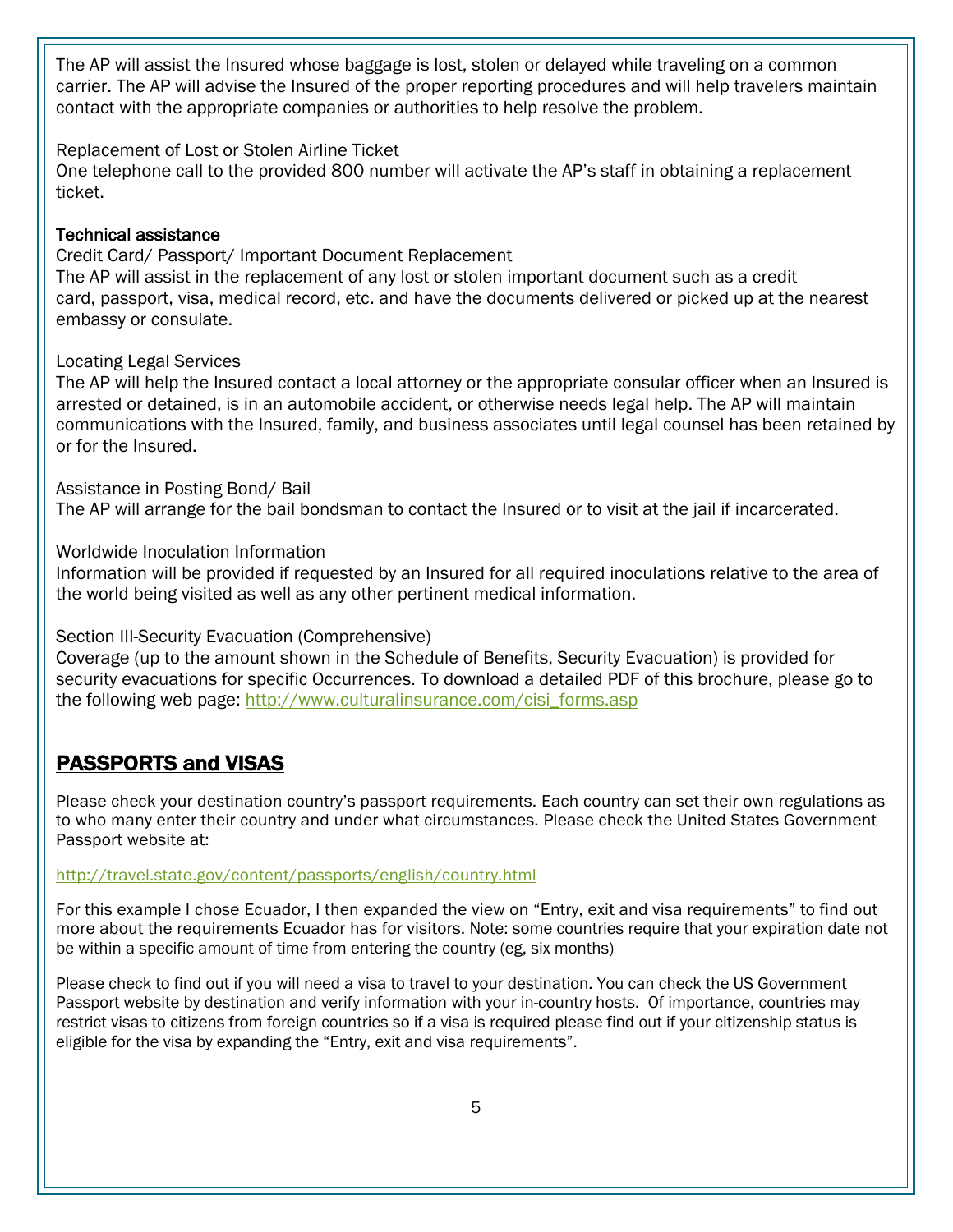Also, please check the website for rules pertaining to Green Cards. Green cards may be needed when visiting your host country, be sure to take the original with you as a copy will not suffice. Again check the host countries requirements on the government websites. Any green card holder must carefully review requirements for travel to the foreign country including requirements based on their green card status for travel and re-entry to the U.S. and also regulations for travel to the foreign site based on their country of origin. Get help interpreting the rules ASAP if you are unsure.

#### 6 Months Validity Rule

The Six Months Validity Rule is imposed by foreign countries, and not by the United States. It simply means that your passport should be valid for more than six months before you would be allowed to enter a foreign destination.

#### PLEASE NOTE the list of countries that require a 6 month validity rule may change.

| Ecuador<br>fficial Name: Republic of Ecuador<br>LAST UPDATED: JULY 16, 2014                                                                                                                                                                                                |                                                                                                                                                                                                                                                                                     | $\Leftrightarrow$ Print $\boxtimes$ Fmail<br>Learn About Your Destination                                                                                                                                                                                                                                                                    |  |
|----------------------------------------------------------------------------------------------------------------------------------------------------------------------------------------------------------------------------------------------------------------------------|-------------------------------------------------------------------------------------------------------------------------------------------------------------------------------------------------------------------------------------------------------------------------------------|----------------------------------------------------------------------------------------------------------------------------------------------------------------------------------------------------------------------------------------------------------------------------------------------------------------------------------------------|--|
|                                                                                                                                                                                                                                                                            |                                                                                                                                                                                                                                                                                     |                                                                                                                                                                                                                                                                                                                                              |  |
| PASSPORT VALIDITY:<br>6 months                                                                                                                                                                                                                                             | VACCINATIONS:<br>Suggested                                                                                                                                                                                                                                                          | The State Department's Office of American Citizens Services and Crisis<br>Management (ACS) administers the Consular Information Program, which<br>informs the public of conditions abroad that may affect their safety and<br>security. Country Specific Information, Travel Alerts, and Travel Warnings are<br>vital parts of this program. |  |
| <b>BLANK PASSPORT PAGES:</b><br>One page required for entry stamp                                                                                                                                                                                                          | <b>CURRENCY RESTRICTIONS</b><br>FOR ENTRY:<br>None                                                                                                                                                                                                                                  |                                                                                                                                                                                                                                                                                                                                              |  |
| TOURIST VISA REQUIRED:<br>Not required for stays under 90 days<br>per calendar year.                                                                                                                                                                                       | <b>CURRENCY RESTRICTIONS</b><br>FOR EXIT:<br>None                                                                                                                                                                                                                                   |                                                                                                                                                                                                                                                                                                                                              |  |
| <b>Embassies and Consulates</b>                                                                                                                                                                                                                                            | <b>Expand All</b>                                                                                                                                                                                                                                                                   |                                                                                                                                                                                                                                                                                                                                              |  |
| $\div$                                                                                                                                                                                                                                                                     |                                                                                                                                                                                                                                                                                     | We provide Country Specific Information for every country of the world. You                                                                                                                                                                                                                                                                  |  |
| <b>Destination Description</b><br>$\div$<br><b>Entry, Exit &amp; Visa Requirements</b>                                                                                                                                                                                     |                                                                                                                                                                                                                                                                                     | will find the location of the U.S. embassy and any consular offices,                                                                                                                                                                                                                                                                         |  |
| an airline ticket.                                                                                                                                                                                                                                                         | Visa Requirements to Enter Ecuador: If you are a U.S. citizen<br>wishing to enter Ecuador, you must present a U.S. passport with at<br>least six months remaining validity. Ecuadorian immigration officials<br>also sometimes request evidence of return or onward travel, such as | information about whether you need a visa, crime and security information,<br>health and medical considerations, drug penalties, localized hot spots and<br>more. This is a good place to start learning about where you are going.                                                                                                          |  |
| Under Ecuadorian law, U.S. citizens traveling for business or tourism<br>on a tourist passport can enter Ecuador for up to 90 days per<br>calendar year without a visa. Extensions for up to another 90 days<br>can be requested through the provincial migration offices. |                                                                                                                                                                                                                                                                                     | Enter a Country or Area<br>G <sub>0</sub>                                                                                                                                                                                                                                                                                                    |  |

Travel Alerts and Warnings<br>Also, please check the US Government Passport website for the most updated information on travel alerts and warnings:

Discuss project with UF mentor and complete elective proposal form -Review state department travel alerts and warnings for proposed destination<https://travel.state.gov/content/passports/en/alertswarnings.html>

Enroll in State Department Smart Traveler Program<https://travel.state.gov/content/passports/en/go/step.html>

#### Unexpected Circumstances

While we recommend students and faculty purchase traveler's insurance, it is not required. Travel insurance may be able to help cover the expenses of unexpected circumstances such as sudden cancellations, accidental delays, missed flights or other unforeseen circumstances. In the event that you may experience a delay or unforeseen circumstance, some advanced planning may help. For example, having contact information for your lead faculty, trip leaders, in-country hosts, and the International Medical Education Office phone number.

To be better prepared for emergency situations while travelling you can reference this page:

<http://www.state.gov/travel/>